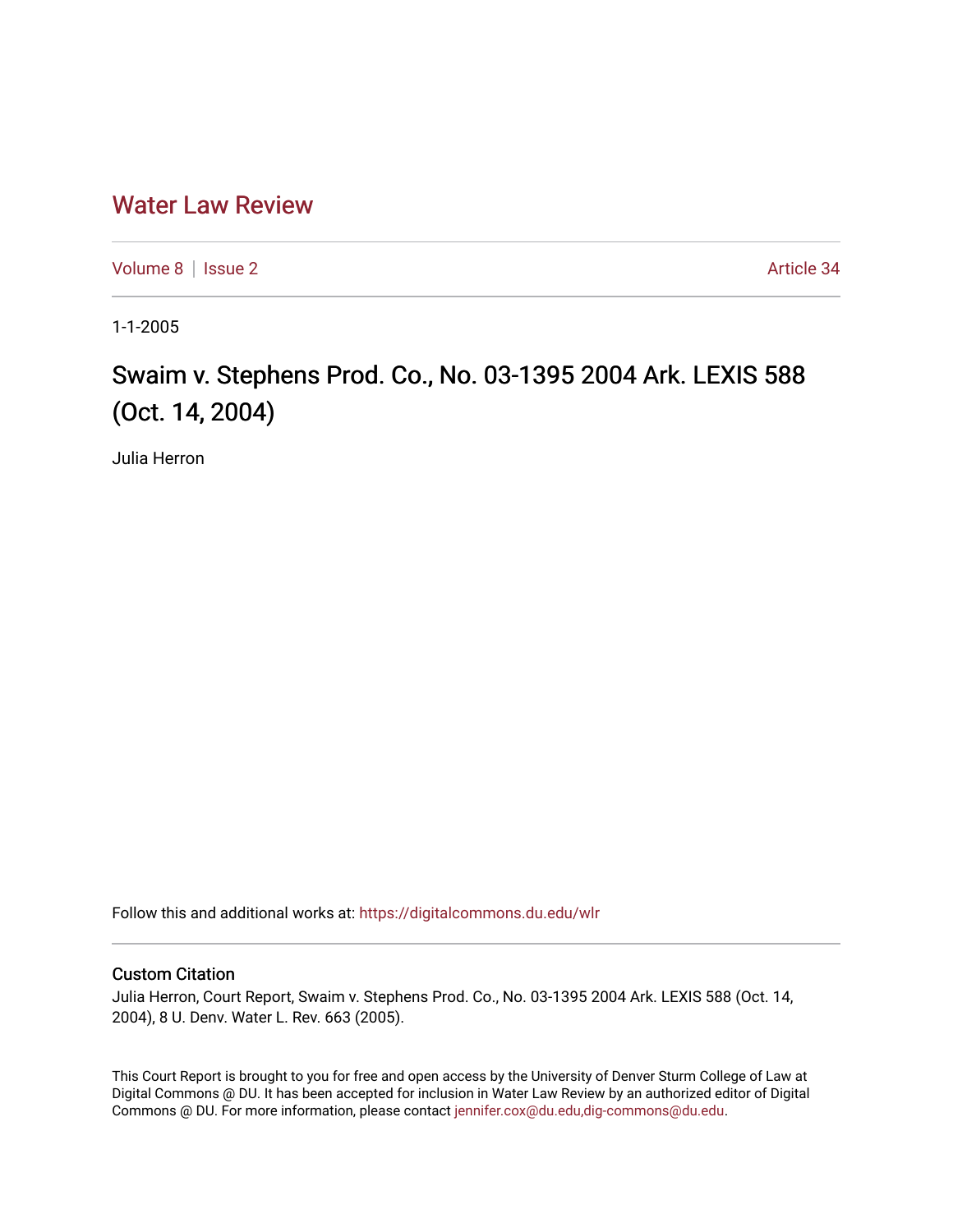**COURT REPORTS** 

minimal effects on those resources. The court explained that EPA guidelines required the Corps to consider more than just cumulative effects on wetlands. The court concluded the Corps' "minimal effects" finding failed because the Corps relied on mitigation measures unsupported by substantial evidence and failed to evaluate the cumulative effect on non-wetland aquatic environments, in particular, downstream waters that might feel secondary effects. Therefore, the court determined the Corps' minimal adverse effect finding was arbitrary and capricious.

The Environmental Groups argued the Corps' similar impacts finding was arbitrary and capricious because GP 98-08 expressly authorized activities that caused different impacts. For example, the Environmental Groups cited the Corps' authorization of permanent as well as temporary impacts specifically that the Corps did not distinguish between impacts on different regions of Wyoming with different local ecosystems. In response, the Corps argued that permit conditions, which placed limitations on the acreage permitees could affect, made the impacts of GP 98-08 activities similar. The court explained "activities otherwise similar in nature may differ in environmental impact due to their location," but "permit conditions ... can render otherwise dissimilar impacts, similar." The court determined GP 98-08's conditions made the various activities' environmental impacts similar because no matter what type of activity the permit authorized, the conditions limited wetland fill to 0.30 acre or less. Therefore, the court determined the Corps' reliance on permit conditions make its similar impact finding was not arbitrary and capricious.

The court thus remanded the case to the Corps, ordering the Corps to justify reliance on mitigation and to consider the cumulative effect of **GP** 98-08 on non-wetland aquatic environments.

*Elizabeth Frost*

### **STATE COURTS**

#### **ARKANSAS**

**Swaim** v. Stephens Prod. **Co.,** No. **03-1395 2004 Ark. LEXIS 588** (Oct. **14, 2004)** (holding landowners, as riparian owners, own additional land formed by accretion, which is subject to royalty interests).

Buel and Sharon Swaim and David Kinney, Sr. ("landowners"), successors-in-interest to Carrie Davidson and J.T. Harris, separately owned two real property tracts adjacent to the Arkansas River ("River") in Franklin County. The landowners brought an action in the Arkansas Supreme Court to appeal the Franklin County Circuit Court's order granting summary judgment for Stephens Production Company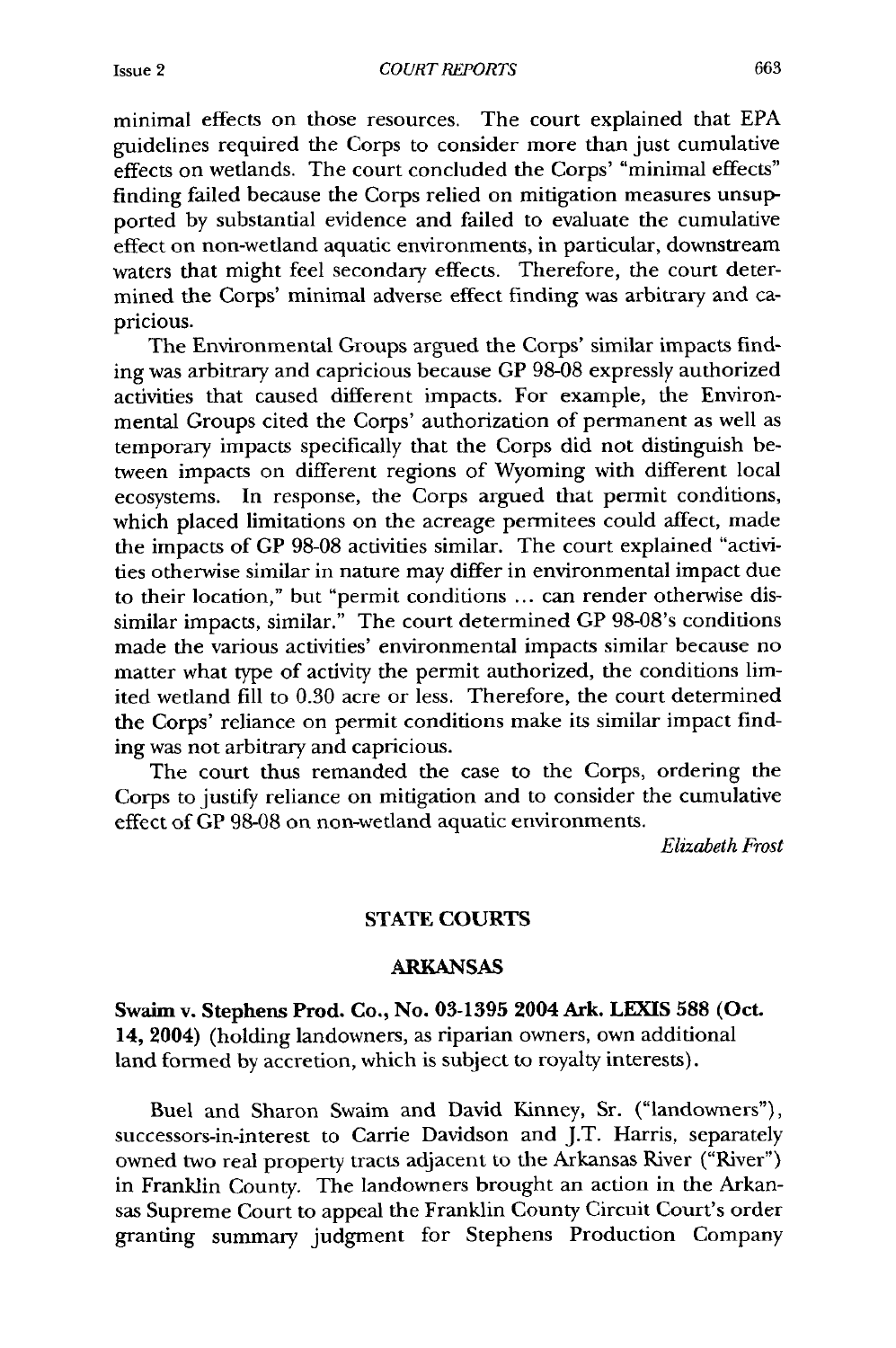("Stephens"). The case came before the supreme court as an issue of first impression.

In the late 1950s and 1960s, the landowners entered into oil, gas and mineral leases with Stephens, a division of Stephens Group. The State of Arkansas also entered into an oil and gas lease with Gulf Oil Corporation, later succeeded by Stephens, for a tract of land underlying the River, which abutted the eastern side of both landowners' tracts. All three leases reserved to the lessors a one-eighth royalty in the oil and gas produced; however, the landowners' leases included additional express provisions extending both leases to accreted land. In 1967 Stephens commenced natural gas development and production in all three areas. In 1990 the landowners amended their leases with Stephens to reserve a three-sixteenth royalty, but the State lease for the River remained the same. Over the course of many years, the River shifted eastward causing accretion on the landowners' land. In 2000 the landowners obtained quitclaim deeds from the State covering this accreted land. In 2001 they sued Stephens in trial court for payment under the lease terms for their share of gas produced from the accreted land.

On appeal, the supreme court addressed the issue of land formed by accretion. Arkansas law states that when a gradual and imperceptible alteration in the land forms accretion land, the ownership of the land vests in the riparian owner from whose shore or bank the water receded. As a rule, the water itself forms a natural boundary and a contiguous landowner's rights change as the natural boundary lines change. Arkansas law also gives the State Land Commissioner the power and authority to execute deeds to lands of riparian owners upon application and the filing of proof of record ownership of adjacent land.

Stephens admitted that the landowners obtained deeds from the State but argued that oil and gas leases are more than conveyances of determinable interests in the oil and gas below the lands that they cover. Stephens also contended that its lease with the State continued to run with the accreted land. The supreme court ruled that unlike a conveyance where a grantor transfers title to a grantee, ownership of the land vests automatically in the riparian owner when land accretes. Therefore, Stephens did not continue to hold mineral lease rights in land vested to the riparian owner because the accreted land did not transfer by conveyance. The court held that the State's lease did not apply to the accretion lands since the State's lease did not expressly provide that it run with the accreted land.

In conclusion, the Arkansas Supreme Court held that the landowners, as riparian owners, owned the additional land formed by accretion, which ownership encompassed both surface and mineral rights. Because the lease agreements between Stephens and the landowners contained express terms on accretion, the accreted land was